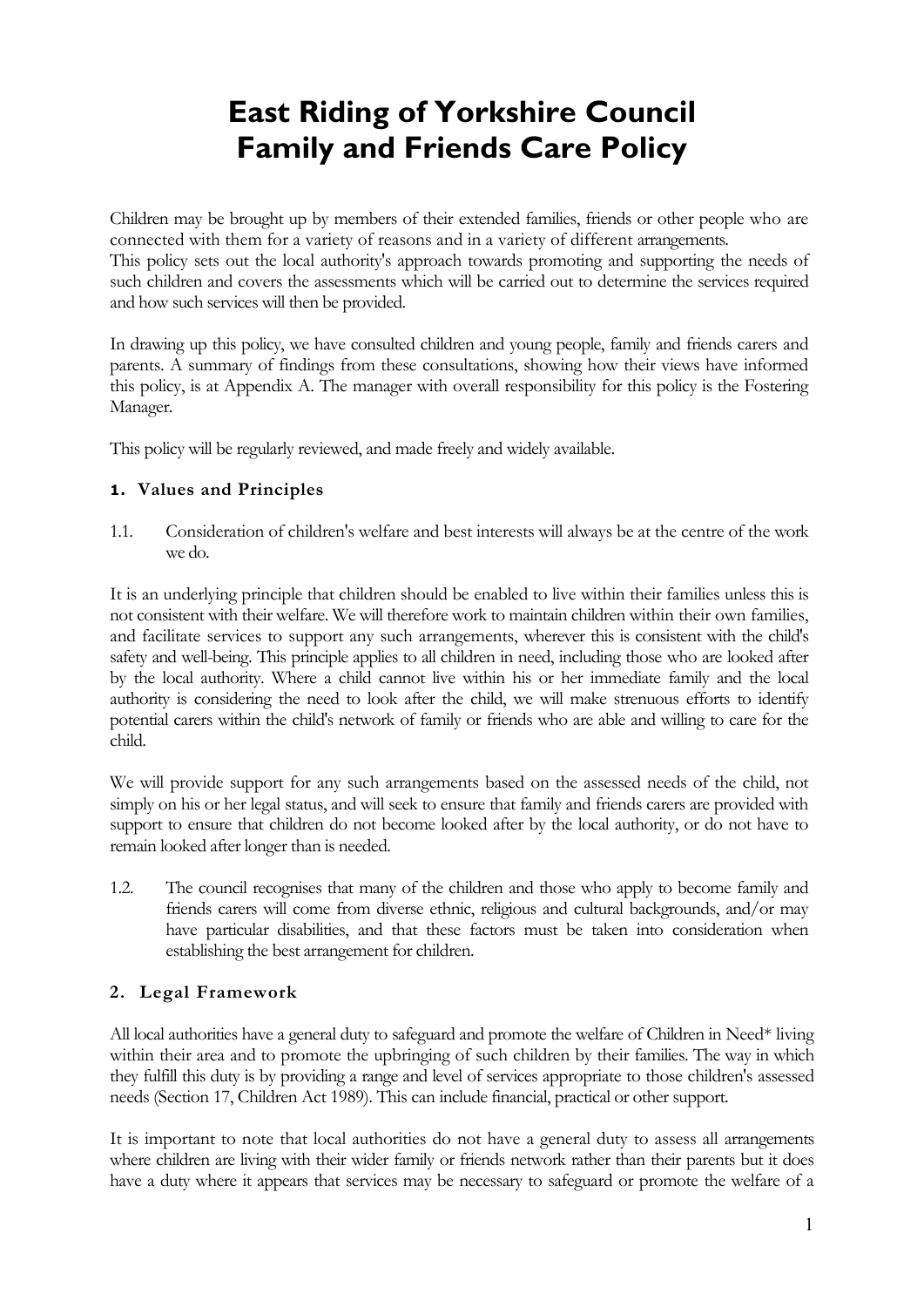## Child in Need.

\*A Child in Need is defined in Section 17(10) of the Children Act 1989 as a child who is disabled or who is unlikely to achieve or maintain a reasonable standard of health or development without the provision of services by the local authority.

To clarify the children who may come within the definition of Children in Need, the local authority has drawn up a 'Thresholds to Children's Social Care Services' document, which is available through the Council's website.

Children in Need may live with members of their family or friends in a variety of different legal arrangements, some formal and some informal. Different court orders are available to formalise these arrangements.

Children looked after will always come within the definition of Children in Need, whether they are accommodated under Section 20 of the Children Act 1989 (with parental consent) or in care subject to a Court Order whereby the local authority shares parental responsibility for the child. The local authority has a responsibility wherever possible to make arrangements for a child looked after to live with a member of the family (Section 22 of the Children Act 1989).

For a detailed summary of the meaning and implications of different legal situations, the rights of carers and parents, and the nature of decisions which family and friends carers will be able to make in relation to the child, please see Family and Friends Care : Statutory Guidance for Local Authorities, Appendix A 'Caring for Somebody Else's Child — Options'. Below sets out the local authority powers and duties in relation to the various options.

In relation to financial support, local authorities may provide carers of children in need with such support on a regular or one-off basis, under Section 17 of the Children Act 1989. This may include discretionary funding based upon a financial means test. However, the status of the placement will determine the nature and amount of the financial support and who can authorise its payment. The legal status of the child may have a bearing on the levels of financial support which may be available to carers, however. There are different legislative provisions which apply to financial support for children living with family or friends in looked after/adoption/special guardianship/child arrangement order arrangements. The following sections of this policy set out the financial support that we may provide to family and friends who are caring for children in these different contexts.

## **3. Different situations whereby children may be living with family and friends carers**

## 3.1. **Informal family and friends care arrangements**

Where a child cannot be cared for within his or her immediate family, the family may make their own arrangements to care for the child within the family and friends network.

The local authority does not have a duty to assess any such informal family and friends care arrangements, unless it appears to the authority that services may be necessary to safeguard or promote the welfare of a Child in Need. In such cases, the local authority has a responsibility under Section 17 of the Children Act 1989 to assess the child's needs and provide services to meet any assessed needs of the child. Following assessment, a Child in Need Plan will be drawn up and a package of support will be identified. This can comprise a variety of different types of services and support, including financial support.

The local authority has discretion to give financial assistance (which can be on the basis of regular payments) to relatives caring for Children in Need but there is no entitlement and family income may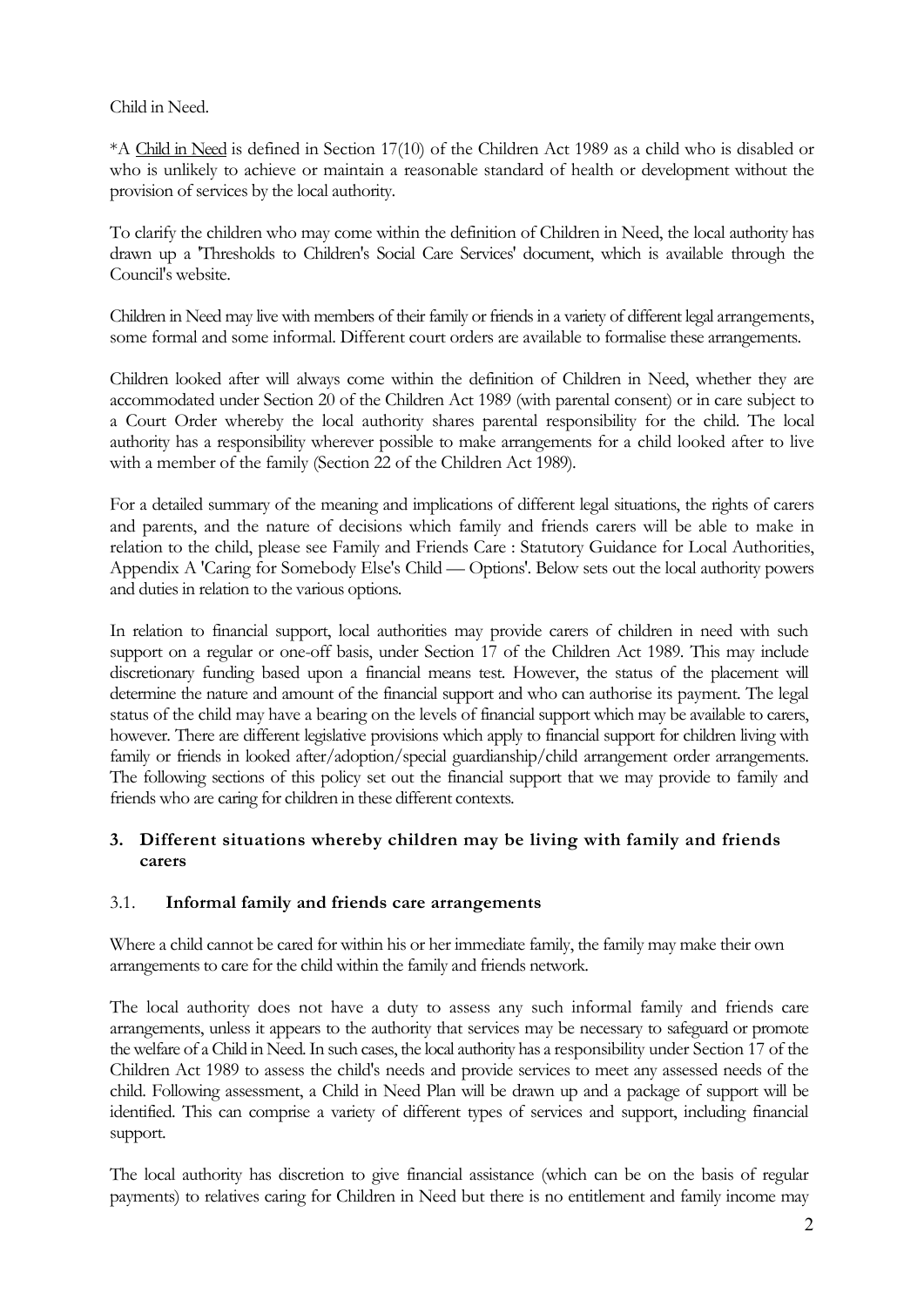be taken into account since the local authority must have regard to the means of the child and parents under Section 17(8) of the 1989 Act.

The Team Manager of the relevant Safeguarding and Children's Looked After Team is responsible for making decisions in relation to such financial support.

# 3.2. **Private fostering arrangements**

A privately fostered child is a child under 16 (or 18 if disabled) who is cared for by an adult who is not a parent or close relative, where the child is to be cared for in that home for 28 days or more. Close relative is defined as 'a grandparent, brother, sister, uncle or aunt (whether of the full blood or half blood or by marriage or civil partnership) or step-parent. It does not include a child who is Looked After by a local authority. In a private fostering arrangement, the parent still holds parental responsibility and agrees the arrangement with the private foster carer.

The local authority may become involved with a child in a private fostering arrangement where the child comes within the definition of a Child in Need. In such cases, the local authority has a responsibility to provide services to meet the assessed needs of the child under Section 17 of the Children Act 1989. Following assessment, a Child in Need Plan will be drawn up and a package of support will be identified. As in 3.1 above, this can comprise a variety of different types of services and support, including financial support.

# 3.3. **Family and friends foster careers — "Connected Persons"**

Where a child is looked after by the local authority, we have a responsibility wherever possible to make arrangements for the child to live with a member of the family who is approved as a foster carer (Section 22 of the Children Act 1989). The child can be placed with the family members prior to such approval, subject to an assessment of the placement, for up to 16 weeks. This temporary approval can only be extended for a further 8 weeks in exceptional circumstances. In this context the carer is referred to as a Connected Person and the process of obtaining approval for the placement is set out in the Placement with Connected Persons Procedure. Where temporary approval is given to such a placement under the procedure, the carers will receive financial support on a regular basis.

A weekly boarding out allowance is payable in line with the fostering allowances for East Riding of Yorkshire Council, the figure is dependent on the age of the child. There is also a weekly supplement for teenagers over 13 years of age.

A setting up grant is also available where connected persons are given financial support with providing bedroom furniture, bed linen and safety equipment for the children they are fostering. Other financial arrangements for additional allowances may be available dependent upon the needs of the child and circumstances of the foster carers.

In addition the child will have a placement plan which sets out the specific arrangements surrounding the child and the carers including the expectations of the foster carers and the support they can expect to receive to enable to fulfill their responsibilities for the child.

The **assessment and approval process** for family and friends who apply to be foster carers for a specific Child looked after will be the same as for any other foster carer except that the timescales for the assessment are different where a child is already in the placement as indicated above. In all other respects the process is the same as for any other potential foster carers and is set out in the Assessment and Approval of Foster Carer Procedure. An information pack will be available to potential foster carers about the process and they will be given the name and contact details of the social worker from the Fostering Service allocated to carry out the assessment.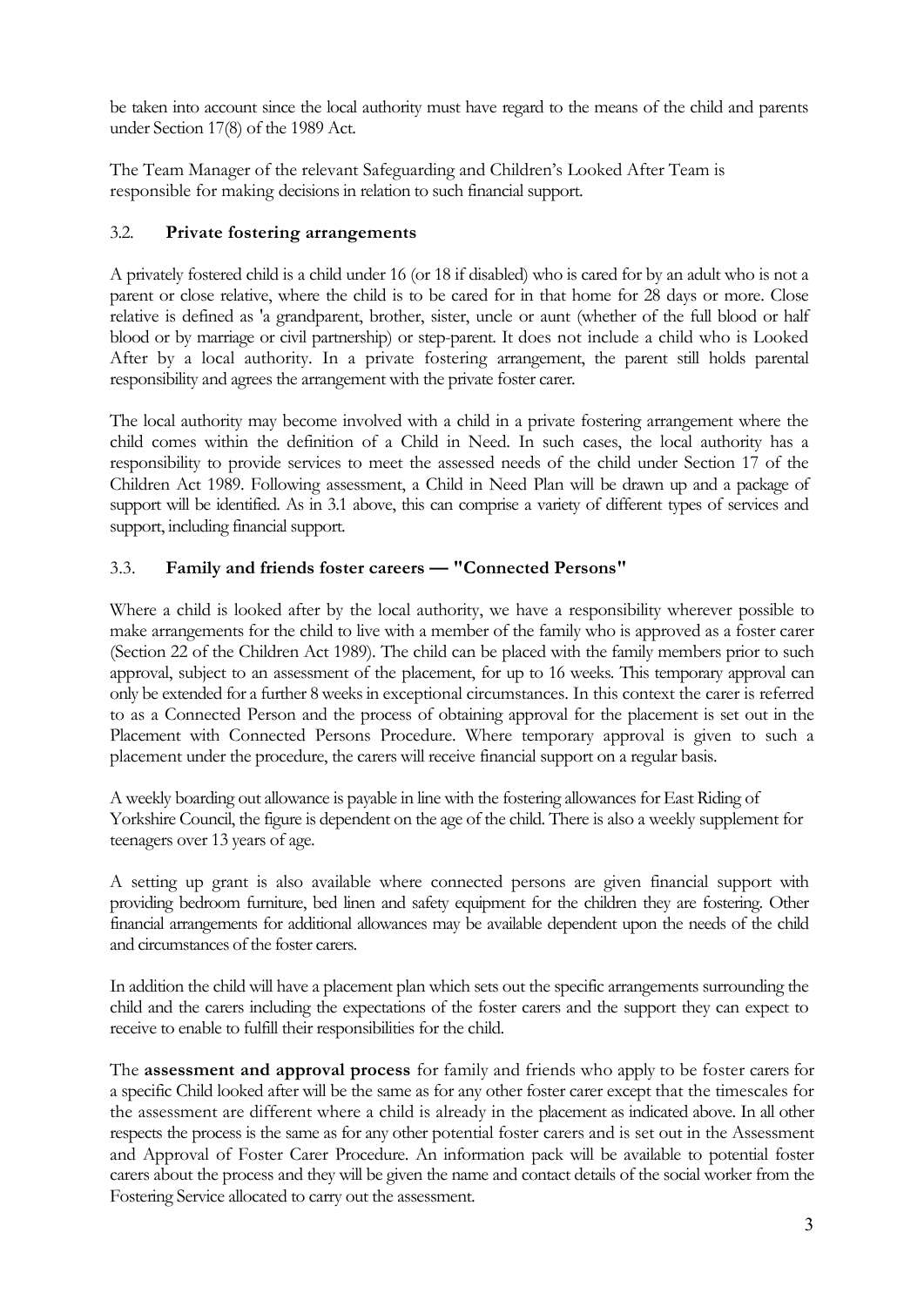Prospective family and friends/connected person carers are considered in terms of their capacity to look after children in a safe and responsible way that meets their developmental needs and appropriate checks and references are taken up in line with fostering regulations.

In order for the placement to be in the child's best interests, the carer will need to have the capacity to meet his or her needs for the duration of the proposed placement, whether this is short or long term, the likely length of the placement, the age of the child and if appropriate the capacity of wider family to contribute to the child's long term care, should be taken into account.

A number of matters will require specific consideration in the assessment of family and friends/connected person as foster carers including family relationships and safeguarding the child, timing of and attitude towards the assessment, accommodation, location of prospective carers, parenting capacity and any offending history.

Once approved as foster carers, they will be allocated a supervising social worker from the fostering service to provide them with support and supervision; and they will receive fostering allowances for as long as they care for the child as a foster carer.

While the child remains a looked after child, as a foster carer, they will be expected to cooperate with all the processes that are in place to ensure that the child receives appropriate care and support, for example, contributing to reviews of the child's Care Plan, cooperating with the child's social worker and promoting the child's education and health needs.

## 3.4. **Child Arrangement Order**

A Child Arrangement Order is a Court Order which gives parental responsibility to the person in whose favour it is made, usually lasting until the child is 18. Parental responsibility is shared with the parents.

Relatives may apply for a Child Arrangement Order.

Child Arrangement Orders may be made in private family proceedings in which the local authority is not a party nor involved in any way in the arrangements. However, a Child Arrangement Order in favour of a relative or foster carer (who was a 'Connected Person') with whom a child is placed may be an appropriate outcome as part of a permanence plan for a Child in Need or a 'Looked After' child.

The local authority may pay Child Arrangement Order Allowances to relatives or friends, unless they are a spouse or civil partner of a parent, with whom a child is living under a Residence Order. This is set out in paragraph 15 of Schedule 1 of the Children Act 1989 however this is discretionary.

The Department may provide a Child Arrangement Order Allowance in the following circumstances:

- Where the carers made the application for a Child Arrangement Order in relation to a child looked after as part of a plan agreed at the child's statutory review, which has been approved following presentation to the Permanency Panel; or
- Where a Child Arrangement Order was made in Care Proceedings and the local authority has supported the making of the order; or
- The application for a Child Arrangement Order is the only realistic alternative to the child being looked after by the Council, and the application is supported by the Council; and
- Financial support is essential to support the care arrangement and is not available from any other source, including the child's parents or from benefits.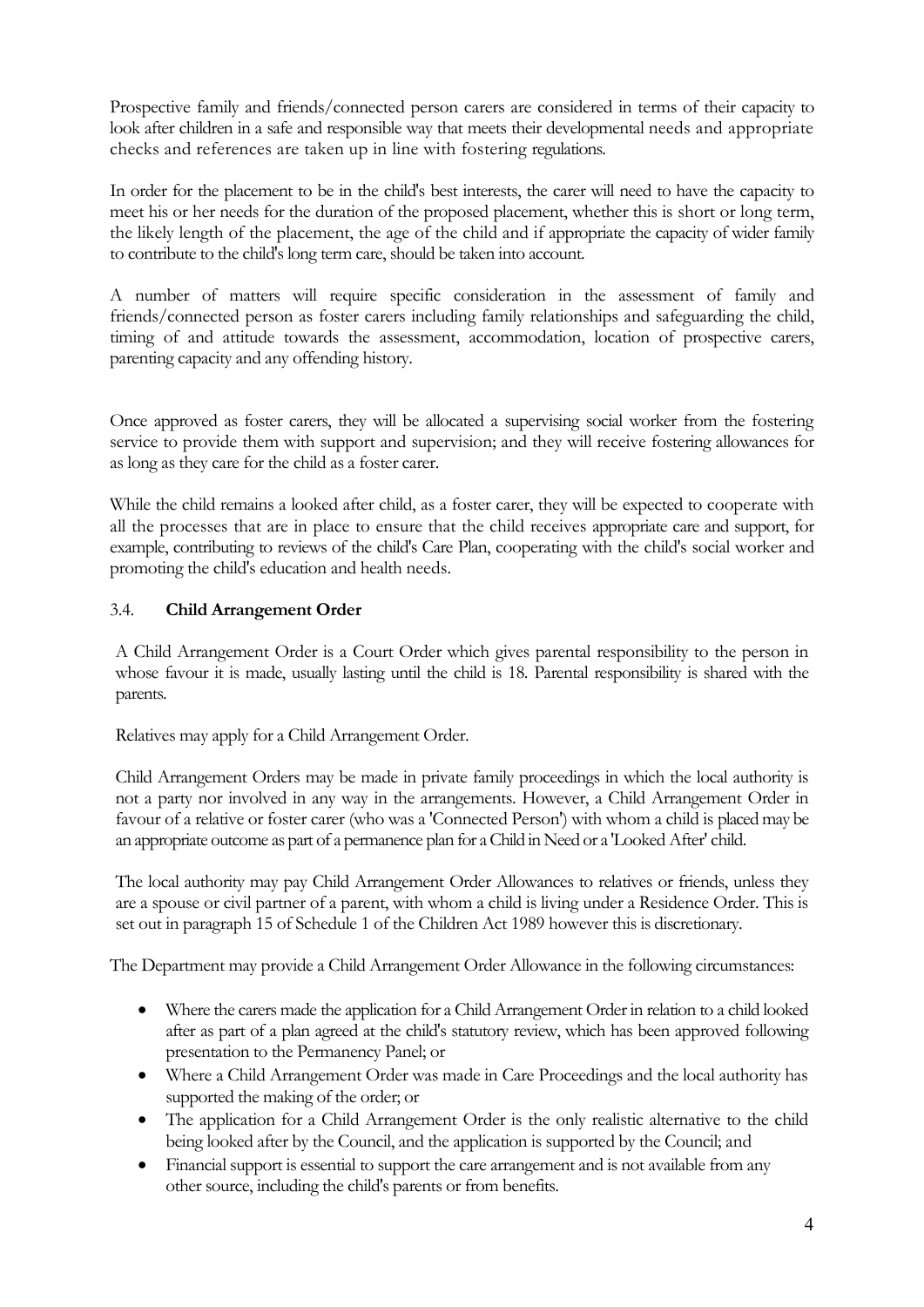Payment of the allowance will be reviewed annually and following any significant change in the circumstances of the child or carer.

The Head of Children's Services is responsible for making decisions in relation to financial support.

# 3.5. **Special Guardianship Order**

Special Guardianship offers a further option for children needing permanent care outside their birth family. It can offer greater security without absolute severance from the birth family as in adoption.

Relatives may apply for a Special Guardianship Order after caring for the child for one year. As Special Guardians, they will have parental responsibility for the child which, while it is still shared with the parents, can be exercised with greater autonomy on day-to-day matters than where there is a Child Arrangement Order.

Special Guardianship Orders may be made in private family proceedings and the local authority may not be a party to any such arrangements. However, a Special Guardianship Order in favour of a relative or foster carer (who was a 'Connected Person') with whom a child is living may be an appropriate outcome as part of a permanence plan for a Child in Need or a 'Looked After' child.

Where the child was Looked After immediately prior to the making of the Special Guardianship Order, the local authority has a responsibility to assess the support needs of the child, parents and Special Guardians, including the need for financial support.

East Riding of Yorkshire Council Permanence Panel will consider all applications for a Special Guardianship Order for a child who is Looked After. The Panel will determine if the Local Authority supports the making of a Special Guardianship Order following the comprehensive assessment of the applicants including the support plan and financial support needs (if any).

Special guardianship support services consists of counseling, advice and information, and a range of activities and services provision prescribed in the Special Guardianship Regulations 2005. These include:

- Financial support
- Support groups
- Contact mediation
- Therapeutic services to meet the needs of a relevant child.

In the case of a special guardian who was previously the child's foster carer, financial support may include not only an allowance but also an element in lieu of a fostering fee (e.g. the banding payment) for up to two years or longer if the authority considers this to be appropriate. In its calculation of any ongoing special guardianship financial support, the local authority should have regard to the fostering allowance that would have been paid if the child were fostered.

The assessment of need for special guardianship support services will be carried out jointly by the allocated worker from the fostering team dealing with the special guardianship application and the child's social worker. The fostering social worker will take overall responsibility for coordinating the assessment and for preparing a special guardianship support plan, if required.

The assessment, and the special guardianship support plan where relevant, is forwarded to the Head of Children's Social Care who makes decisions regarding: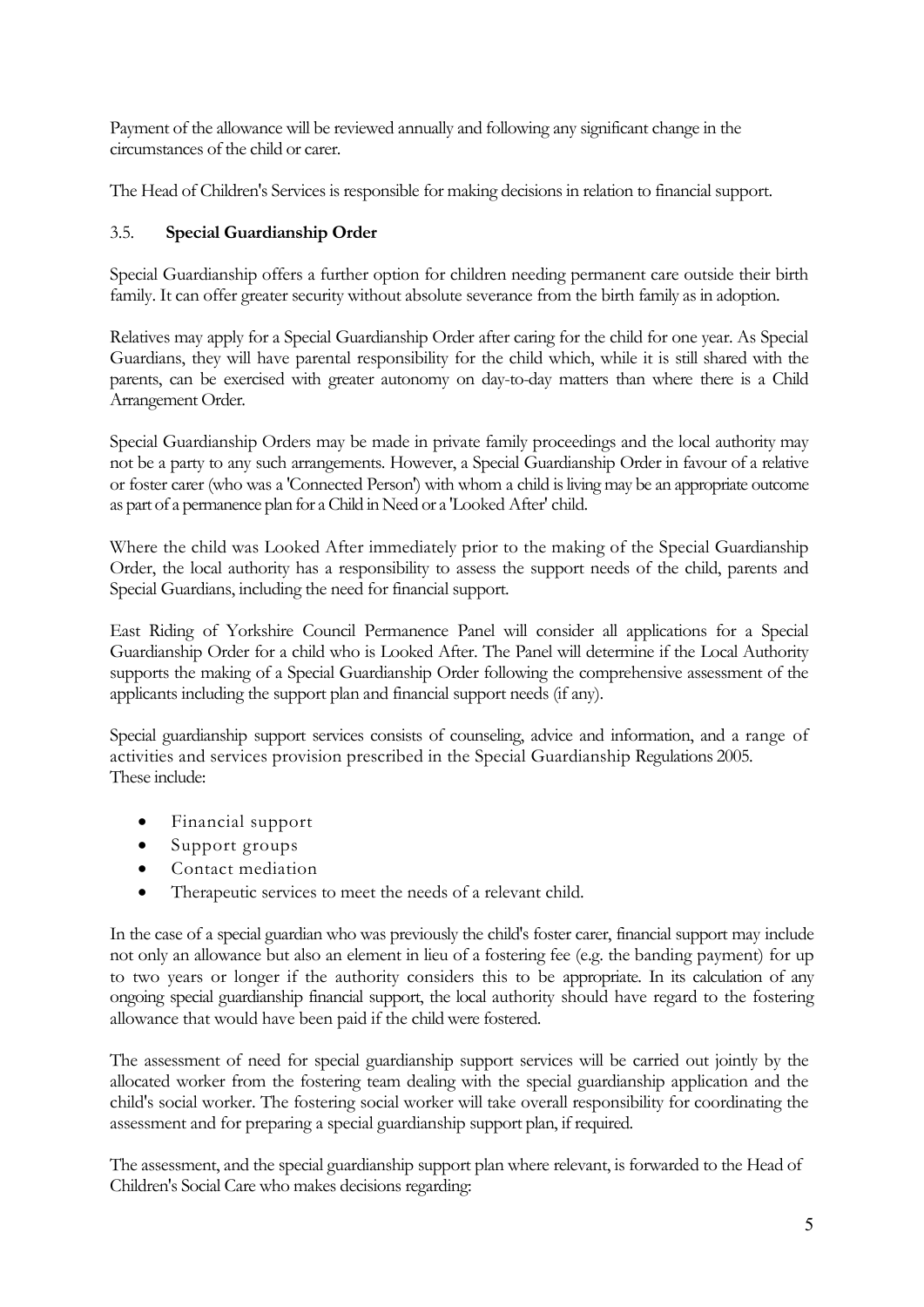- Whether any special guardianship support services should be provided
- If services are to be provided, details of the services to be provided
- Whether a request should be made to any other agency (e.g. health or education authority, other local authority or authorised service provider) to provide services.

# 3.6. **Adoption Order**

Adoption is the process by which all parental rights and responsibilities for a child are permanently transferred to an adoptive parent by a court. As a result the child legally becomes part of the adoptive family.

An Adoption Order in favour of a relative or foster carer (who was a 'Connected Person') with whom a child is living may be an appropriate outcome as part of a permanence plan for a Child in Need or a 'Looked After' child.

Local authorities must make arrangements, as part of their adoption service, for the provision of a range of adoption support services. They then have to undertake assessments of the need for adoption support services at the request of the adopted child, adoptive parents and their families, as well as birth relatives. The support required is then set out in an Adoption Support Plan and this may include financial support.

Financial support is only payable where:

- It is necessary to ensure that the adoptive parent or special guardian can look after the child.
- The child needs special care, which requires greater expenditure of resources by reason of illness, disability, emotional or behavioural difficulties or the continuing consequences of past abuse and neglect.
- Special arrangements to facilitate the child's adoption are needed because of:
- The age or ethnic origin of the child
- The desirability of placing the child together with a brother or sister or child with whom s/he previously shared a home
- It is to meet recurring travelling costs arising from the child visiting a related person.
- The Local Authority consider it appropriate to contribute to such expenditure as:
- Legal costs, including court fees in relation to an adoption/special guardianship application in respect of the child
- Costs incurred during the introduction of the child to his/her adoptive parent(s)
- The cost of accommodating and maintaining the child, including the provision of furniture and domestic equipment, alterations and adaptations to the home, provision of means of transport and provision of clothing, toys and other items necessary for looking after the child.

The financial support paid to adoptive parents or special guardians may include an element of remuneration if the child was a local authority foster child being fostered by the adoptive parent(s) or special guardian(s) prior to being placed for adoption with them, and they received an element of remuneration in the fostering allowance they received for the child. However the element of remuneration is normally only payable for a period up to two years after the date the adoption or special guardianship order was made. In exceptional cases the Local Authority can continue paying remuneration if they consider the child's needs or other circumstances warrant this. Following an assessment, the head of Children's Service is responsible for making decisions in relation to this.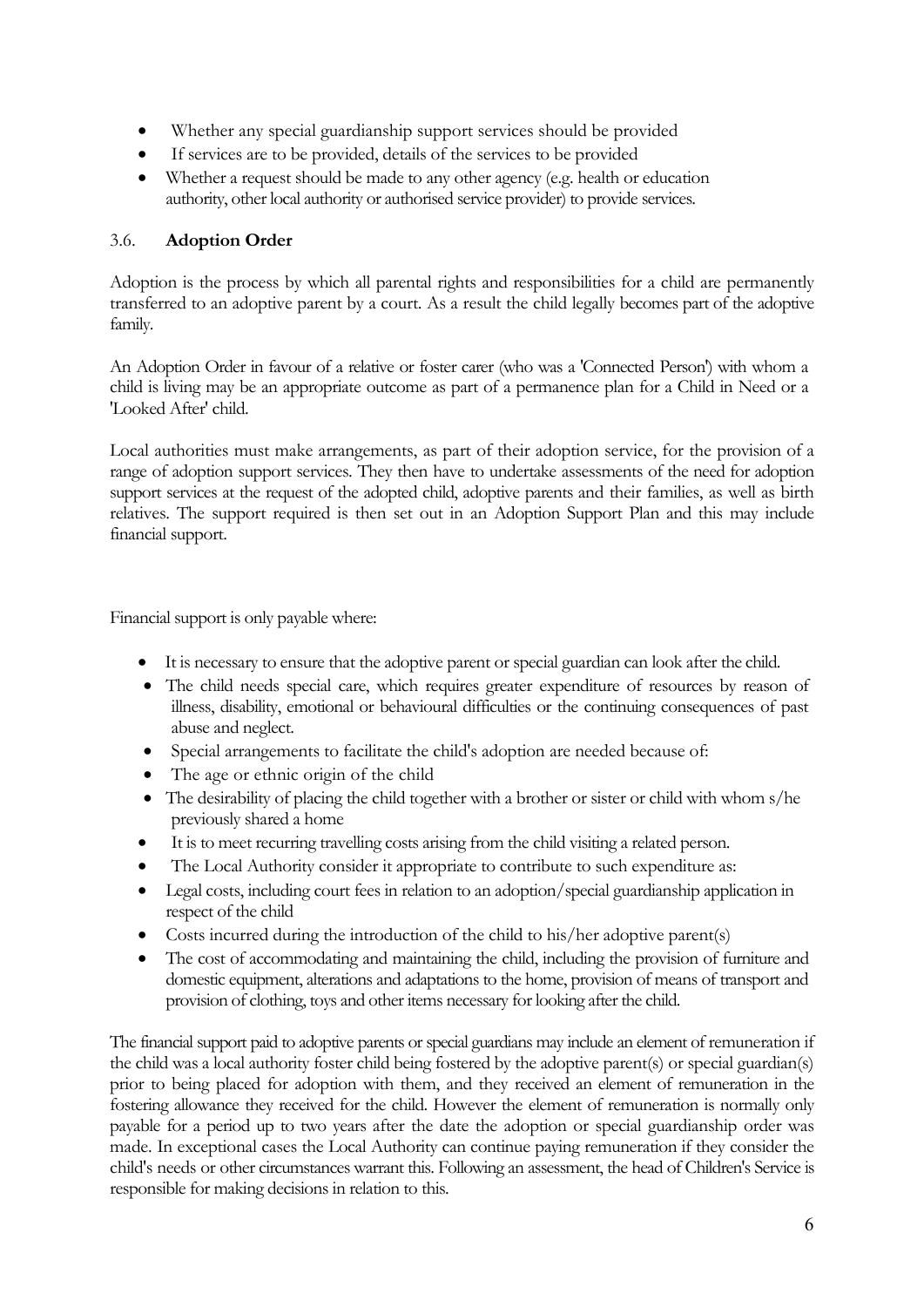# **4. Provision of financial support — general principles**

There are three categories of payment, which may be considered. One or more of these may be applicable, depending on the particular circumstances of the case:

## **1. Subsistence crisis (one-off) payments**

These should be used to overcome a crisis, following the best assessment that can be achieved in the circumstances.

## **2. Setting-up**

These are for such items as clothing, furniture, or bedding. The social worker must be satisfied that the carers' financial position justifies the payment through a financial assessment. Assistance may be given subject to conditions, including repayment in certain situations. However, in most situations, it will be inappropriate for the Department to seek to recover money provided under these circumstances.

## **3. Weekly living contribution**

It is possible for the local authority to make regular payments where family members or friends care for a child whether or not the child is not Looked After where regular payments are to be made, relative carers should be assisted to maximise their Income/Benefit as regular payments may adversely affect an individual's claim to income support.

In all cases where regular financial support is agreed, a written agreement will be drawn up detailing the level and duration of the financial support that is to be provided, and the mechanism for review.

#### **The following criteria will be applied to all such payments:**

- The purpose of the payments must be to safeguard and promote the welfare of the child
- As part of the assessment, a view should be taken as to whether the carers need financial support based on their reasonable requirements in taking on the care of the child
- There are no other legitimate sources of finance
- Payments will be paid to the carer, not the parents
- The payment would not place any person in a fraudulent position.

#### **5. Accommodation**

The authority works with landlords to ensure that, whenever possible, family and friends carers living in social housing are given appropriate priority to move to more suitable accommodation if this will prevent the need for a child to become looked after.

#### **6. Supporting contact with parents**

The authority is under a duty to promote contact for all Children in Need, although this differs depending on whether or not the child is Looked After.

Where the child is not Looked After, we are required to promote contact between the child and his/her family 'where it is necessary to do so in order to safeguard and promote his or her welfare'. As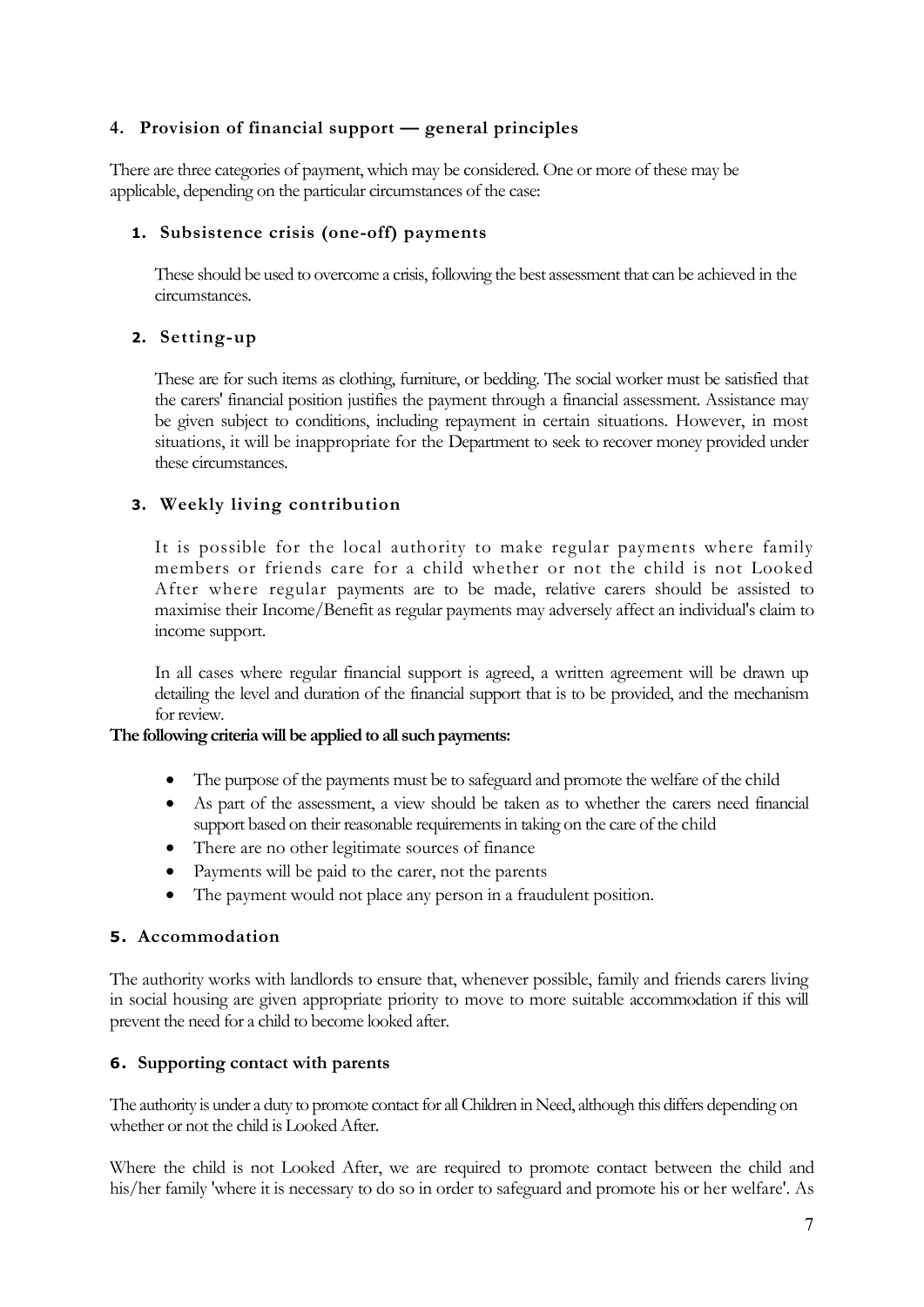part of the support arrangements, it may be identified that specific assistance is required to ensure that any such contact can be managed safely. If necessary, information will be made available to family and friends carers about local contact centres and family mediation services, and how to make use of their services.

Where a child is Looked After, we are required to endeavour to promote contact between the child and his or her family 'unless it is not practicable or consistent with the child's welfare'. The overall objective of the contact arrangements will be included in the child's Care Plan and the specific arrangements will be set out in the child's Placement Plan - see Contact with Parents and Siblings Procedure.

## **7. Services which may be offered to a Family and Friends/Connected Person Foster Carer**

- Training programmes to assist with managing challenging behaviour
- Referral to welfare benefits advice
- Membership to specific support groups for family and friend foster carers
- Referral to Children's Education and Health Project Services e.g. speech therapy
- Referral to CAMHS Child Adolescent Mental Health Services
- Access to 'Out of hours' EHASH Team for advice in case of emergencies
- Some assistance to purchase a computer to assist with child's educational needs with additional training for the carers regarding safe internet use
- Ongoing support and annual review

This is not an exhaustive list and assistance required will vary from case to case.

# **8. Family Meetings**

Family meetings may be held between professionals and family members, which aim to achieve the best outcomes for children. They promote the involvement of the wider family to achieve a resolution of difficulties for Children in Need, and may help to identify short-term and/or permanent solutions for children within the family network.

We may offer a family meeting at an early stage. If a child becomes Looked After, perhaps following an emergency, without a Family Meeting having been held, then (where appropriate) we will arrange one as soon as possible.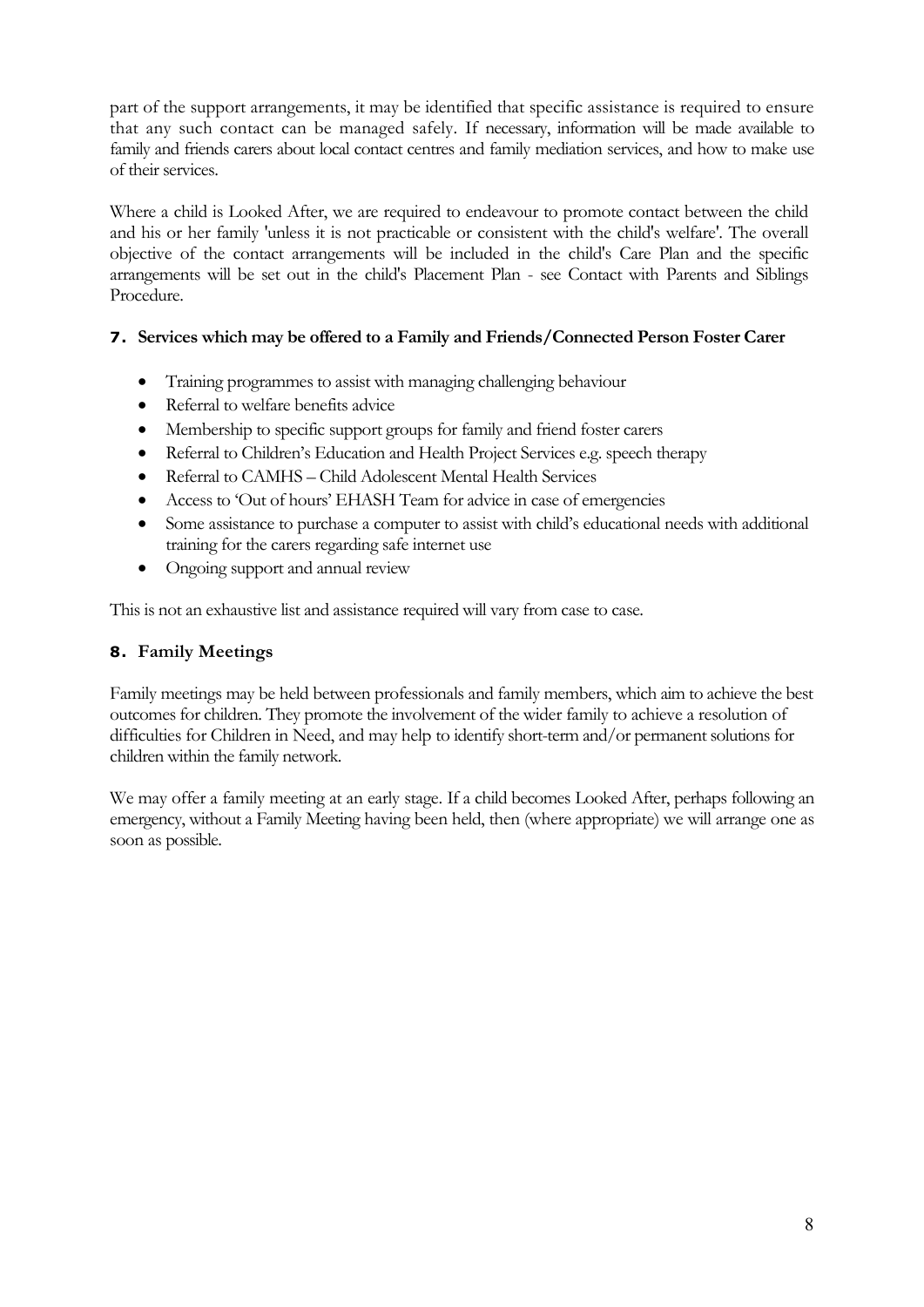## **9. Complaints Procedure**

Where a family or friends carer is not satisfied with the level of support provided to enable them to care for the child, they have access to the local authority's complaints process. Our aim would be to resolve any such dissatisfaction without the need for a formal investigation but where an informal resolution is not possible, then a formal investigation will be arranged. The timescales and process are set out in the Complaints Procedure.

## **Appendix A: Summary of Consultation Findings**

The East Riding Fostering Service has undertaken consultation with family and friends carers, children and young people and parents through:

- The assessment process relating to foster carers and parents
- Training for both carers and children of fostering families
- Supervision and support of foster careers
- Annual review process including consultation forms
- LAC review process including consultation form
- Participation and TAG groups (for children looked after and children of families who foster respectively)

These discussions have resulted in changes to the services and support provided, for example preapproval training for family and friends carers, changes to the fee structure in particular banding payments and loyalty bonus for family and friends carers which has promoted equality and parity with mainstream carers, increased support through monthly supervision visits undertaken by fostering social workers and the use of Foster Carer Support.

#### **Appendix B: Definitions**

"The 1989 Act" means the Children Act 1989

"The 2008 Act" means the Children and Young Persons Act 2008

"The 2010 Regulations" means the Care Planning Placement and Case Review (England) Regulations 2010

"The 2011 Regulations" means the Fostering Services (England) Regulations 2011

"Care Plan" means the plan for the future care of a child looked after prepared in accordance with Part 2 of the 2010 Regulations

"A child in need" is define in section 17(10) of the 1989 Act, which provides that a child shall be taken to be in need if (a) he is unlikely to achieve or maintain, or to have the opportunity of achieving or maintaining, a reasonable standard of health or development without the provision for him of services by a local council under this Part; (b) his health or development is likely to be significantly impaired, or further impaired, without the provision for him of such services; or (c) he is disabled

"Child" means a person under the age of 18. Where the context particularly refers to older children the term "young person" is used

"Connected person" means a relative, friend, or other person connected with a child looked after. A person in the last category may be someone who knows the child in a more professional capacity such as a child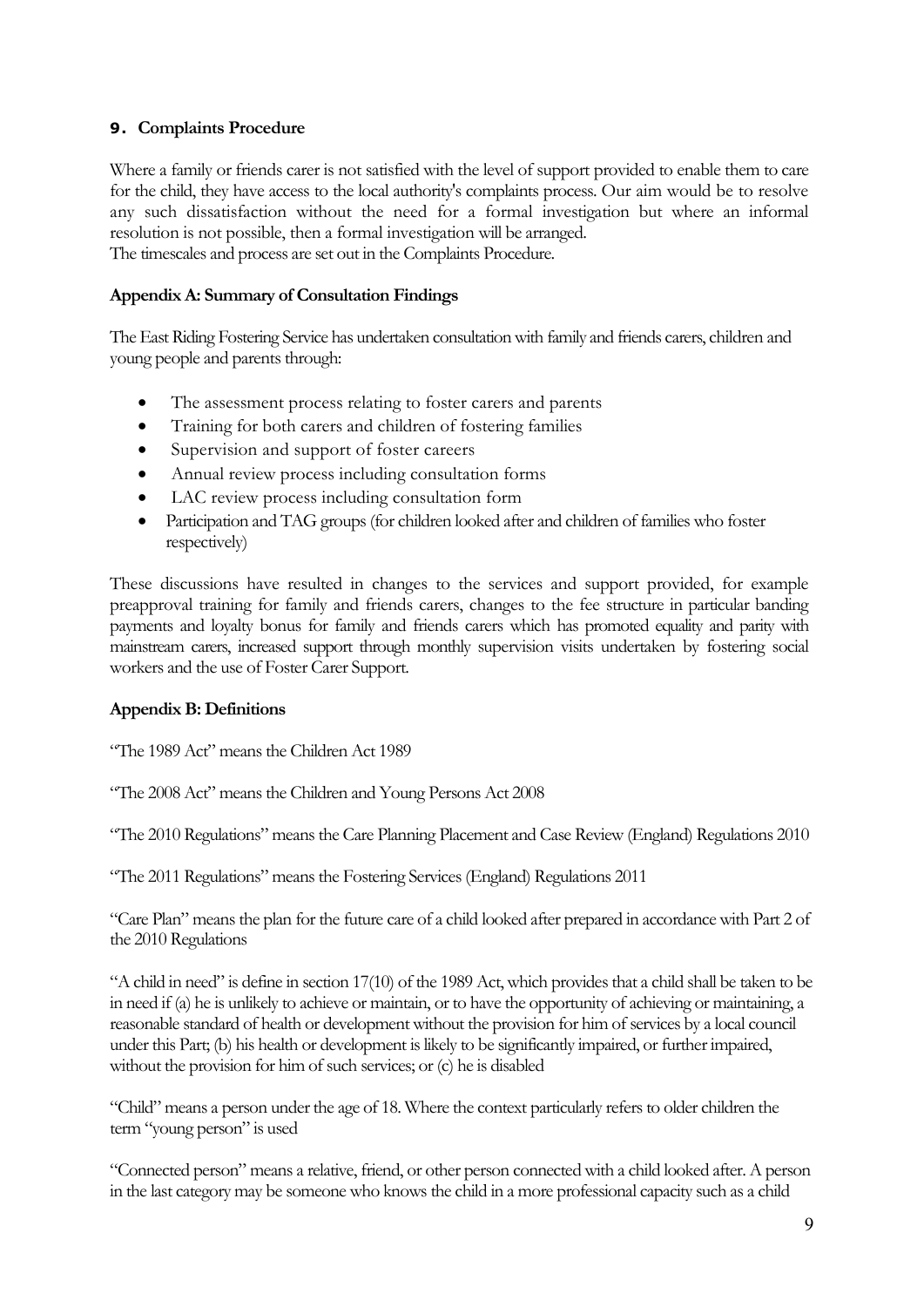minder, a teacher or a youth worker although there are not exclusive categories.